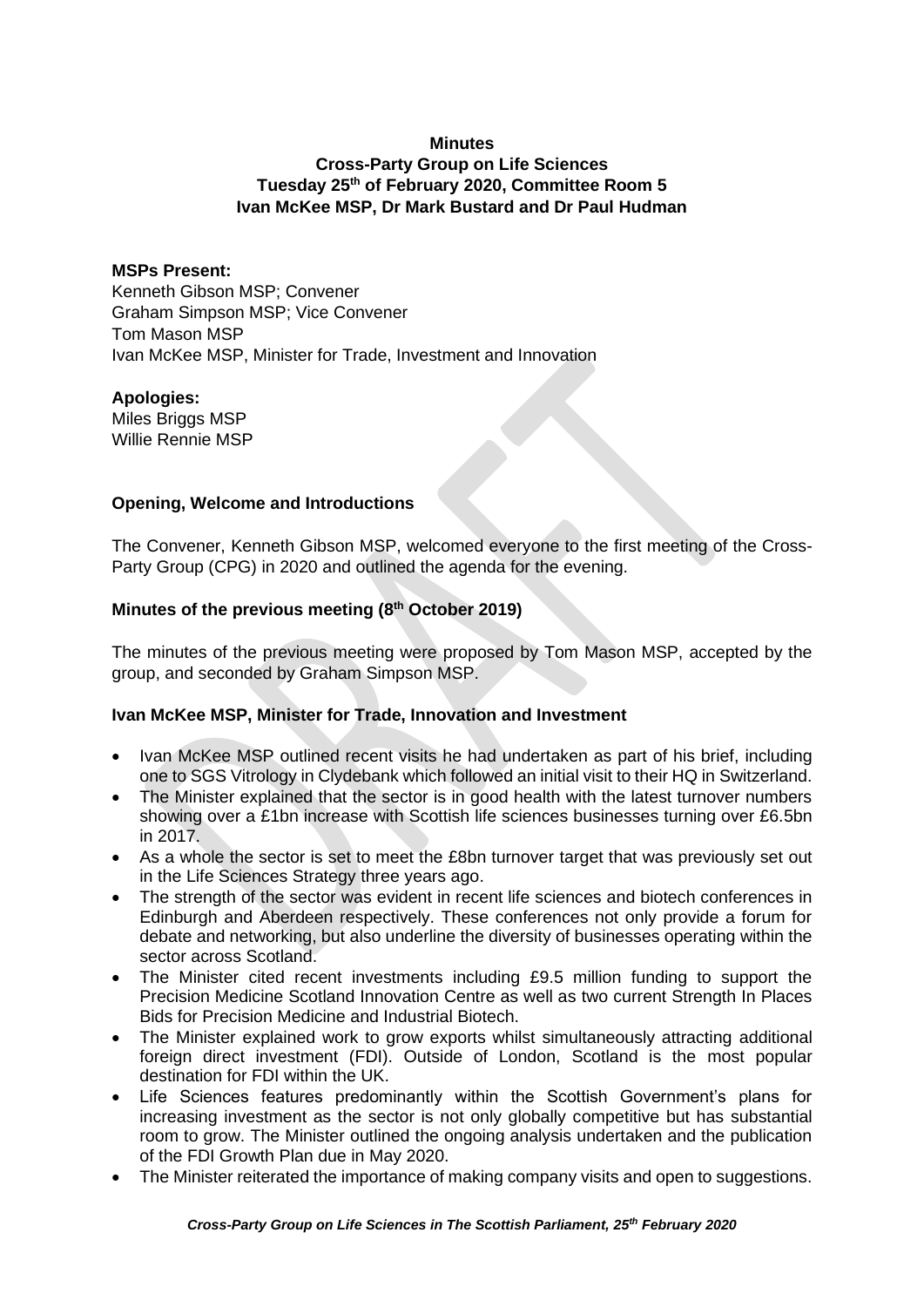*Key points from the Q and A with Ivan McKee MSP*

- − *Mr. McKee explained that whilst a full breakdown of the growth figures are not yet available, he expected the increase in turnover to be spread across the whole life sciences ecosystem.*
- − *Joyce Tait asked about what was being done to support the uptake of innovation within the public sector and whether the Minister was able to take learnings from work within NHS England to operationalise innovation. The Minister explained that the Government was keen to support the NHS, not only an early adopter of innovation, but also an innovator in their own right.*
- − *Data was once again raised as an area where Scotland can secure a competitive advantage and the Minister mentioned progress creating Data Loch's which can enable information to be stored and used securely.*
- − *In response to a question about where the next turnover target will be set, the Minister explained that the ILG would have a role to play in not only setting the target, but how this can be reached.*

## **Dr Mark Bustard, IBioIC,**

- Dr Mark Bustard explained the importance of industrial biotechnology and his role at IBioIC following his appointment as Chief Executive at the start of February.
- IBioIC is a national innovation centre that aims to link academia, business and government.
- The need for linkages in this sector is clear according to Dr Bustard, and IBioIC aims to not only drive Scotland's bioeconomy but also to deliver sustainable manufacturing at the same time.
- As a result, the sector has set ambitious targets to increase turnover, GVA and double the number of employees by 2025. These targets are achievable and IBioIC has around 120 members and Dr Bustard explained some of the success stories which include CuanTec which takes waste shellfish and transforms it into sustainable packaging.
- However, for Scotland to become a hub for biotechnology there is a need to provide smart and sustainable manufacturing and IBioIC has applied for a capital grant from the UK Government's "Strength in Places" fund.
- According to Dr Bustard there needs to be a change in mindset where good ideas are not produced in isolation but conceived with a route towards commercialisation.
- IBioIC also provides a platform for smaller companies to pitch ideas to larger firms who have the resources to see conception through to commercialisation.

## *Key points from the Q and A with Dr Mark Bustard*

- − *Dr Bustard was assisted in the Q and A by his colleague Ian Archer (Technical Director at IBioIC) and Iain Hunter (past interim CEO at IBioIC).*
- − *When asked about whether IBioIC's focus had moved from academia to industry, Dr Bustard explained that whilst IBioIC is home to a large number of SME's, each project is acted out through an institution. His colleague, Iain Hunter, explained that the model has changed slightly with industry now pitching problems to academia rather than the other way around.*
- − *Frank Gunn-Moore raised issues around communication and connectivity and believes that this disconnect still exists despite the creation of IBioIC.*
- − *When responding to questions about what is required for Scotland to become a hub of industrial biotechnology it was explained that the UK as a whole lags behind other western European countries and this is due to a lack of manufacturing plants, refineries and scaleup facilities.*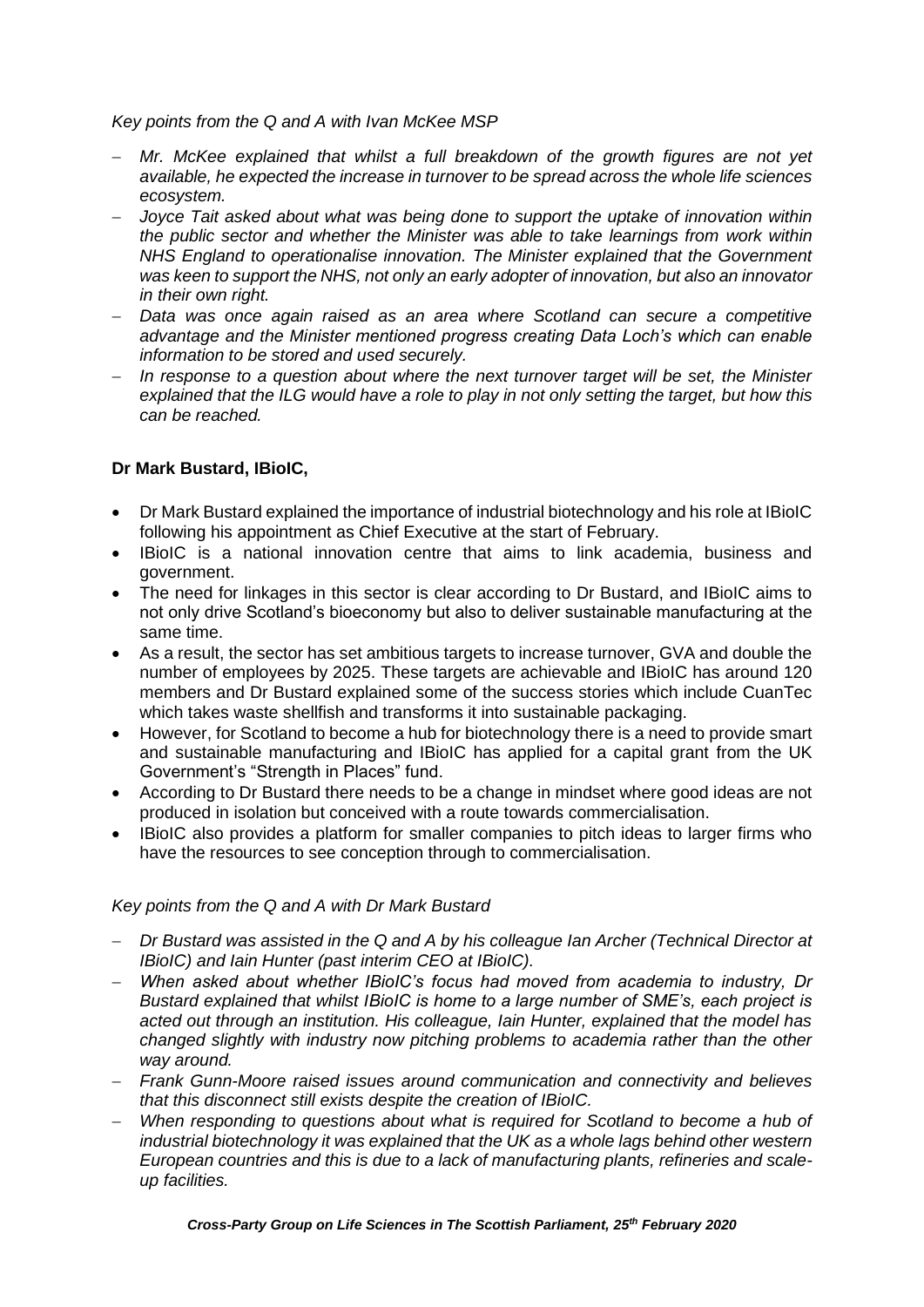− *In response to a question on what countries Scotland should borrow best practice from, Dr Bustard explained that Nordic countries offer the most realistic comparison for Scotland but stressed that having a significant manufacturing footprint was of critical importance if the GVA targets set out in Scotland's National Plan for IB.*

## **Dr Paul Hudman, 3F Bio**

- Dr Hudman explained that the dynamics of a growing global population combined with unease over the carbon footprint associated with traditional protein farming will see manufactured protein food take on increasing importance.
- As a result, growth in demand for plant-based protein will grow by 100m tonnes by 2030.
- This growth will need to be met from sustainable sources and Abunda is a mycoprotein that can not only replace traditional animal food sources but can be produced sustainably.
- Abunda is produced using the biorefinery concept where waste effluent is reused, and water is shared with a bio-ethanol plant.
- According to Dr Hudman, 3F Bio are currently towards creating scaled production in the Netherlands and have secured an important biorefinery partner.
- 3F Bio employ around 10 people in Glasgow and depending on the success of production in the Netherlands they would like to bring manufacturing to Scotland if open access facilities can be found.

## *Key points from the Q and A with Dr Paul Hudman*

- − *Dr Hudman was asked about the difference between their product and Quorn and explained that the biorefinery process and the sustainability of reusing waste products is key, but their model is Business-to-Business and they would look to supply companies like Quorn.*
- − *When asked about the future, Dr Hudman explained that their aim is for Abunda to achieve price parity with soya, enabling consumers to have an additional high-quality protein option available at a low price.*
- − *In explaining the decision to locate their scale-up facility in the EU, Dr Hudman stated that there is only one ethanol refinery plant in the UK which narrowed their partner options in order to create a closed loop manufacturing facility.*
- − *Dr Hudman described how their model saves water and called for a global public awareness campaign to increase consumption of sustainable sources of protein, like Abunda.*

## **7. Closing Remarks**

The Convener thanked the contributors for their presentations and members of the CPG who submitted suggestions for upcoming meetings, explaining that these will be carefully considered. Kenneth also suggest that the CPG should look to pursue a "Members Debate" in the Scottish Parliament in line with other CPGs who have used parliamentary time to progress key issues.

Alison Culpan, group secretariat, confirmed the agenda for the forthcoming June meeting, which will take an extended look at healthcare data and some of the innovative projects operating across the country.